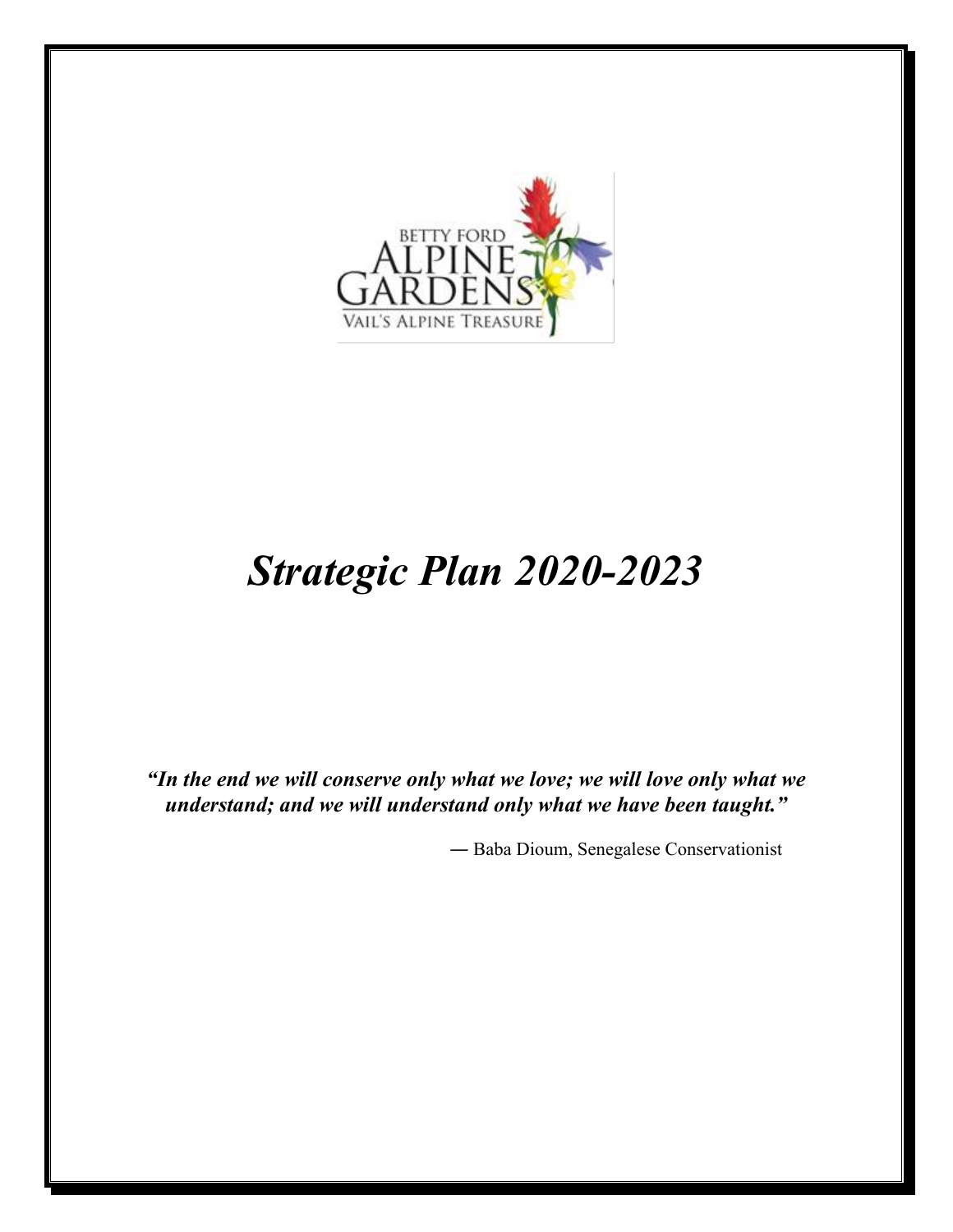## **I. Introduction**

Betty Ford Alpine Gardens is one of the world's premier specialized botanical gardens. Located in the small resort town of Vail, Colorado which attracts a global audience for its skiing and outdoor recreation, Betty Ford Alpine Gardens is the highest elevation botanical garden in North America situated at 8,200 feet (2,700 m) in the central Rocky Mountains. The Gardens attracts more than 100,000 visitors annually to see its unique collection of alpine and mountain plants collected from around the world.

Former first lady of the U.S., Betty Ford, is the namesake of the Garden. Mrs. Ford was a key inspiration for the Gardens when she lived in the Vail Valley, and her spirit of generosity and commitment to the natural beauty of the Valley lives on in the Gardens.

## **II. History and Highlights**

In 1986 Betty Ford Alpine Gardens began as a small display garden envisioned to demonstrate the variety of perennials that would grow at 8,200ft to the new and rapidly growing ski resort community. Thirty years later the Garden has grown to a five-acre botanical garden with a visitor center, alpine house and active conservation and education programs.

In 1988 the Gardens were named in honor of Betty Ford, located in Ford Park and next to the Gerald Ford Amphitheater it was an obvious decision. Mrs. Ford embraced the opportunity and for many years was an active participant in special events and garden planning. Over the next 12 years, the Gardens grew in increments with new gardens added every few years. Docent tours and workshops were added and education became an integral part of the mission.

In 2000 the magnificent Alpine Rock garden transformed the Gardens into a showcase both for using native plants in the landscape and for educating about the different ecosystems of the Rocky Mountains. The Rock Garden is home to the nationally accredited "Alpines of Colorado" plant collection. During this time staff began to take an active role is plant conservation, partnering with federal agencies to monitor rare plants in the wild and collect seed for land restoration. In 2015 the Education Center was probably the most critical addition to the Gardens, providing an opportunity to tell the story behind the Gardens and a learning center for exhibits and special educational events.

Now the Gardens are recognized nationally and internationally for the commitment to conserving the beauty of the alpine environment through the displays, educational exhibits and conservation programs. With increased awareness about climate change and its impacts on mountain environments these gardens are becoming ever more relevant and critical.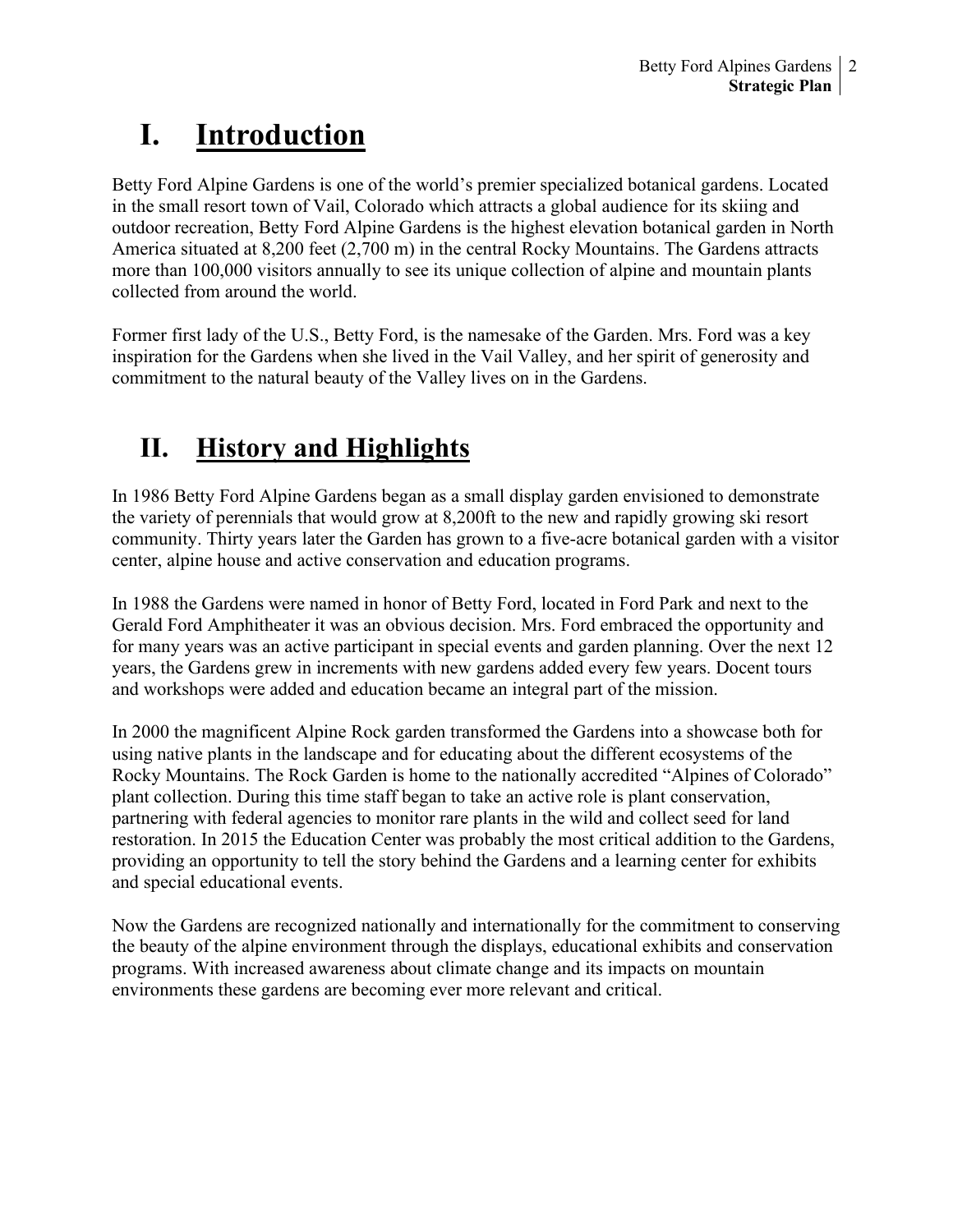## **III. Mission**

Among the nearly 2,000 botanical gardens in the world including the 700 in the North America, only a small number are focused on alpine and high mountain plants and habitats. Yet, between climate change and development, few environments are as vulnerable to loss and destruction as are these high altitude ecosystems. Since resident human populations in these environments are relatively small, the knowledge of the public about these environments and the concern for them are highly limited.

Vail, Colorado is one of the most widely known and visited high elevation mountain towns in the world. Our visionary founders understood the unique opportunity to create an important, inspiring, and unusual botanical garden in Vail. Thanks to First Lady Betty Ford, the vision became a reality as Betty Ford Alpine Gardens.

### **The mission of Betty Ford Alpine Gardens is:**

#### **"To deepen understanding and promote conservation of alpine plants and fragile mountain environments."**

*We do this by inspiring people with exceptional displays and collections of alpine plants and science-based conservation and education programs.*

## **IV. Vision**

Botanical gardens are science-based institutions that exist to expand human appreciation and understanding of plants through excellence in display, living collections, educational programs, and conservation research. Betty Ford Alpine Gardens has become one of the premier cultural attractions in Vail serving both residents and the global audience attracted to the Vail Valley.

Because of Vail's global prominence as a mountain resort community with a national and international following, BFAG is uniquely situated among smaller botanical gardens to have a global reach while continuing to deepen its services to the Vail Valley.

#### **The vision of Betty Ford Alpine Gardens is:**

#### *"To be the leader in North American alpine conservation through:*

- o *Our Vail Gardens that inspire people*
- o *Our conservation research programs and partnerships to conserve alpine environments*
- o *Our education and interpretation programs to expand public understanding and appreciation of alpine environments and to promote community and personal action for conservation of these vulnerable landscapes*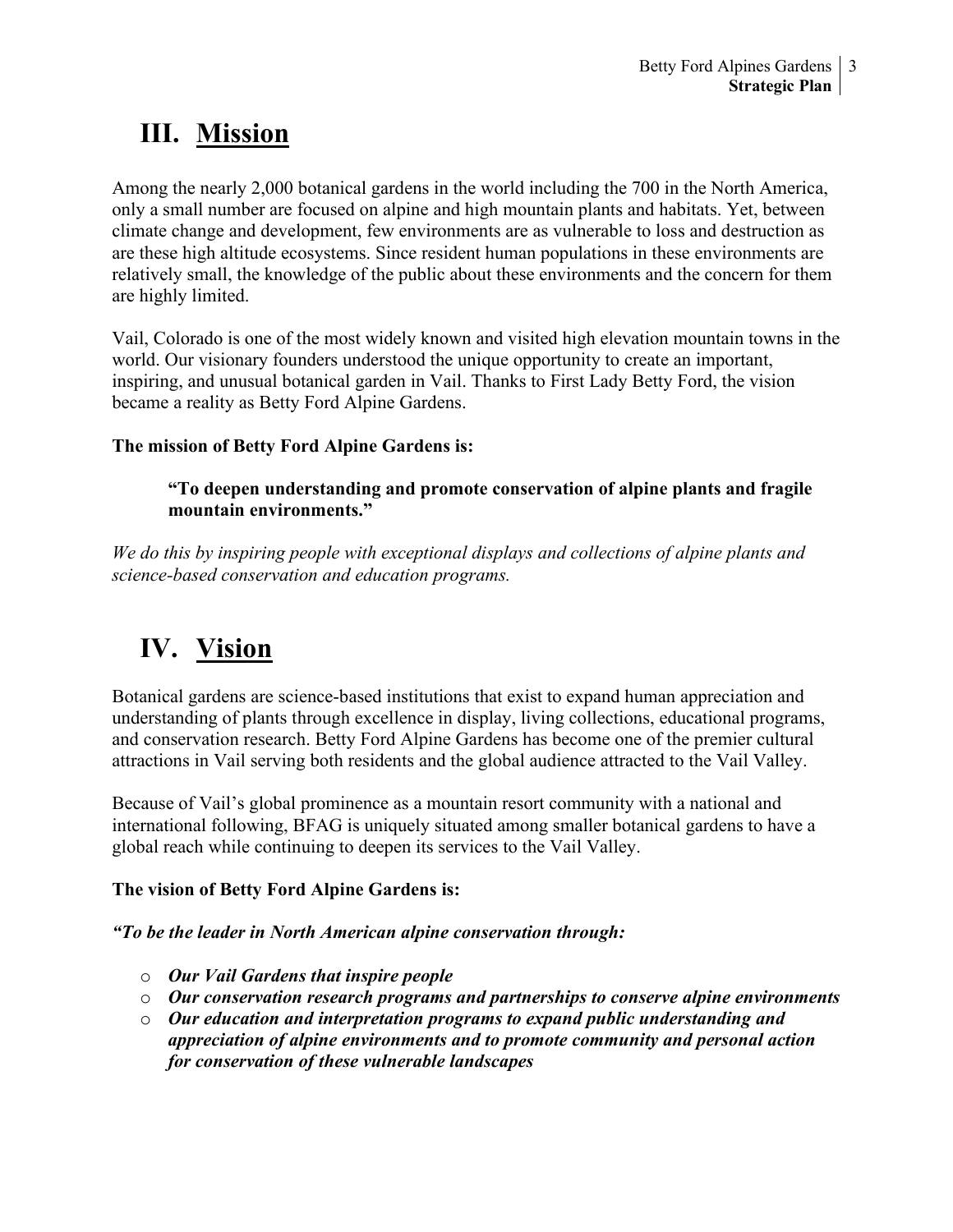## **V. Scope**

Betty Ford Alpine Gardens is an exquisite garden of alpine and mountain plants located at 8,200 feet (2,700 m) elevation high in the Rocky Mountains in Vail, Colorado. The plants in the garden include ones that are native to Colorado and the Vail Valley and other plants from similar environments around the world. Ecologically, the plants are from many mountain environments in addition to true "alpine plants" which grow above timberline.

From its inception, the purpose of Betty Ford Alpine Gardens has been more than a public garden - education and conservation are central components of our mission. In order to do that, our vision goes beyond our Vail garden to reach people through programs, through digital means, and to add additional sites strategically as feasible.

## **VI. Guiding Principles**

**Excellence** – We are committed to a standard of excellence in all we do. This requires being focused on our priorities where we can use our resources both effectively and efficiently.

**Impact** – We create, develop, and improve our gardens and our programs with the over-riding purpose of profoundly affecting people's understanding and behaviors.

**Beauty** – Our gardens will be inspirational because we show the beauty of alpine and mountain plants and habitats.

**Ethics –** We believe that internally and externally our actions must be of the highest ethical standards.

**Expertise** – We achieve our goals and our local and national standings through our scientific expertise in horticulture, education, and conservation.

**Relevance–** We must be vigilant that our programs are always relevant to our many stakeholder communities.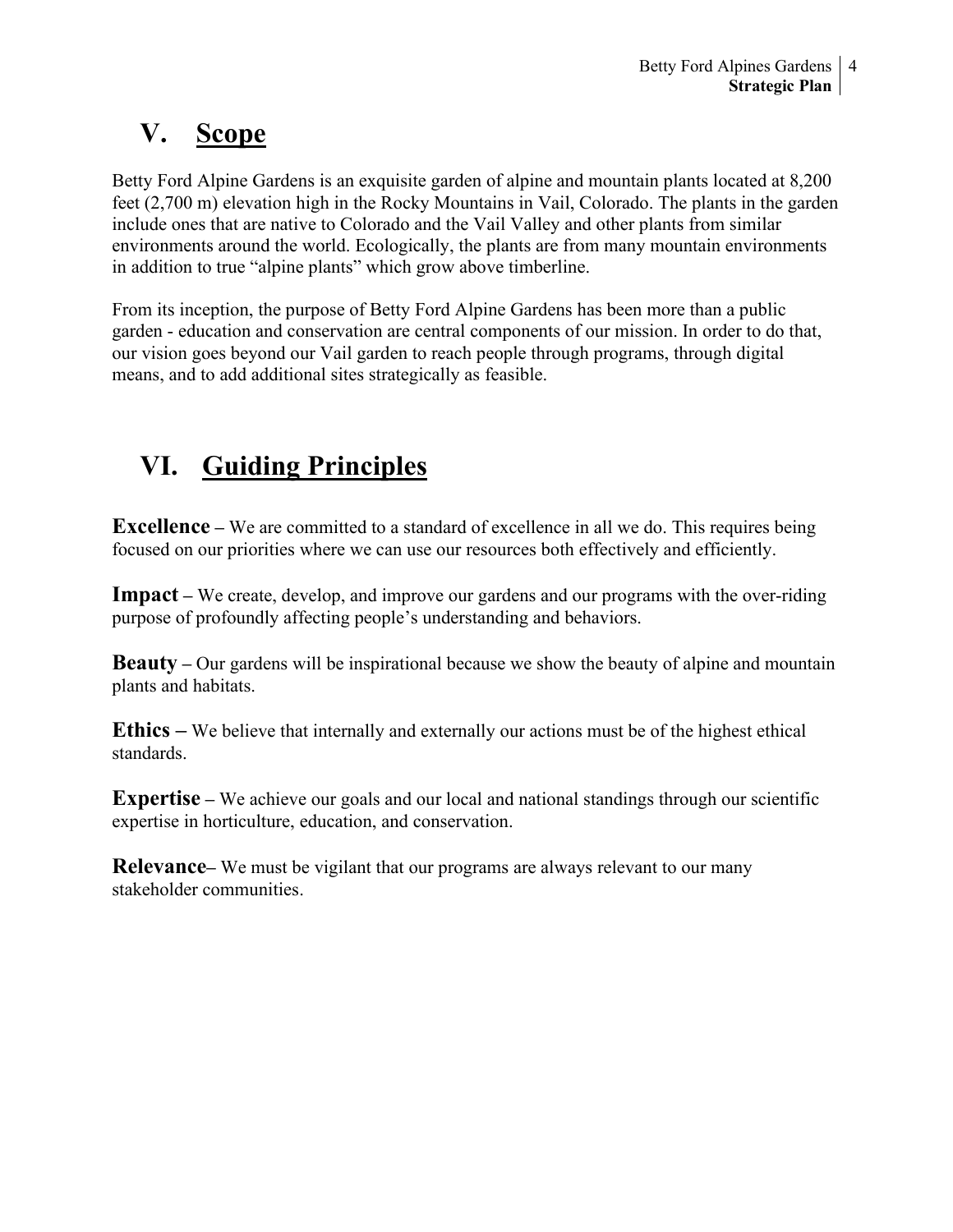## **VII. Strengths and Opportunities**

## **Strengths**

- We have a clear niche with our focus on alpine and mountain environments
- We are the leader for the North American Strategy for Alpine Plants
- Our location in Vail which gives us a worldwide audience and a base for major support
- We have excellent and constantly expanding plant collections
- We are free to the public
- We have a highly dedicated staff
- We have a board that is committed to our mission and our success
- Our gardens are beautiful and unusual, providing unique experiences and a strong sense of place
- Our gift shop is recognized as outstanding in a highly competitive environment
- Our education and interpretation programs are high quality and constantly evolving
- We have an outstanding local, national, and international reputation
- Betty Ford, the namesake of our Gardens, continues to be a beloved model of focused work on key issues
- Our Education Center has quickly become a centerpiece of Ford Park
- We have a group of generous committed donors
- We have a strong group of excellent volunteers who are committed to our mission
- We have strong institutional stability

## **Opportunities**

- The North American Strategy for Alpine Plants provides us with great opportunities for programs and projects of national, even global importance *and* support of these programs
- Our high-altitude location allows us to grow and display plants that few other botanical gardens in the world can exhibit
- There are additional spaces in and near Ford Park that would be highly suitable for us as expansion areas for gardens, programs, and conservation sites
- There are sister institutions and agencies with whom strategic partnerships would be mutually beneficial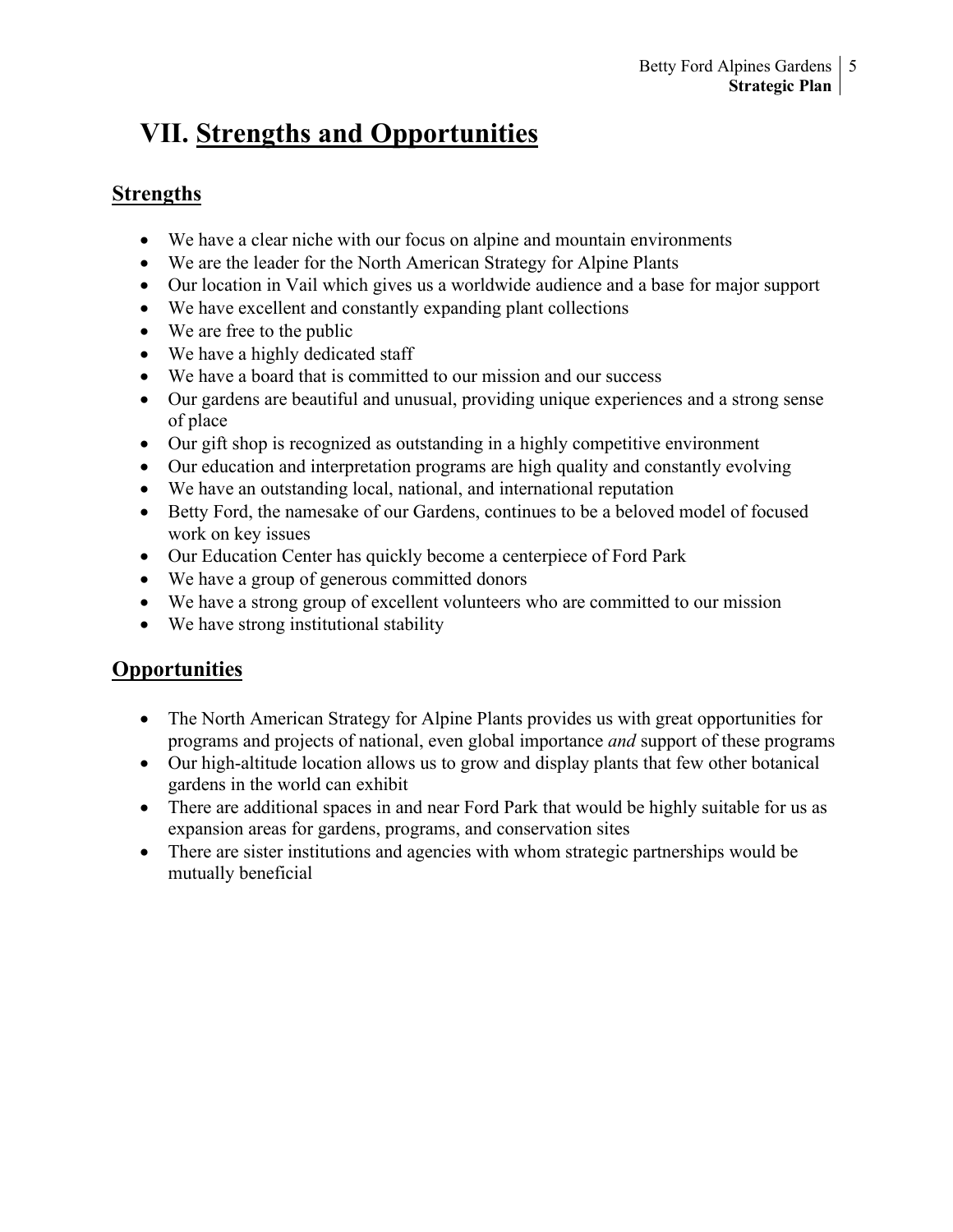## **VIII. Sustainable Competitive Advantage**

The statement of Sustainable Competitive Advantage describes the most compelling distinguishing aspects of the Garden that not only separate us today from other organizations, but also are vital characteristics that would be hard for others to duplicate in the future.

#### Betty Ford Alpine Gardens' **Sustainable Competitive Advantage** is:

*Betty Ford Alpine Gardens is recognized as a global leader among high altitude botanical gardens. Our gardens, programs, and exhibits inspire, inform, and promote conservation of alpine plants and mountain environments. High altitude environments are among the most vulnerable landscapes in the world due to climate change and other human activities, which make our programs and projects ever more critical to help us lead in the protection of these unique environments.*

## **IX. Transformative Goals, Strategies, and Priorities**

## **Goal I. CONSERVE and EDUCATE**

### **Dramatically expand our conservation and educational impacts through innovative research, exhibits, educational and interpretive programs.**

### *Strategies:*

BFAG is dedicated to the conservation of alpine and other high-altitude environments. Our multi-pronged strategies include:

- Focus on the North American Strategy for Alpine Plants, in conjunction with Botanic Gardens Conservation International, cooperative efforts with other botanical gardens, conservation NGOs, and governmental agencies
- Presentation of innovative educational programs and exhibits at our Education Center
- Build the capacity for Alpine Conservation in or near Ford Park

### *Priorities:*

- Publish, disseminate, and communicate the North American Strategy for Alpine Plants
- Implement key aspects of conservation and education efforts of the Strategy including seed storage and evaluation of Important Plant Areas (IPA's)
- Build the capacity Alpine Conservation in or near Ford Park for public education and research facilities
- Become a digital center for information about alpine plants, ecosystems, and their conservation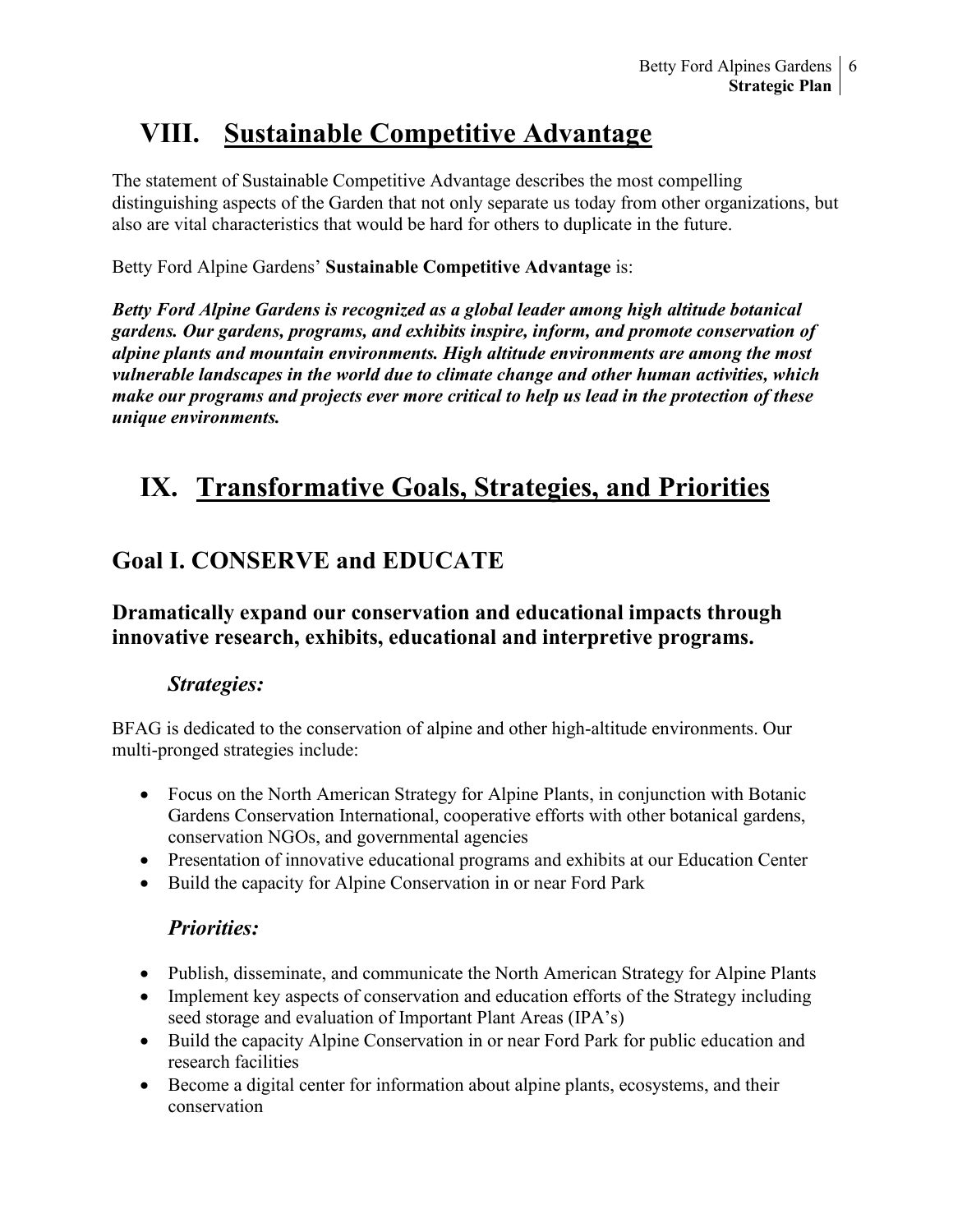- Continue to evaluate and refine innovative interpretation and educational experiences for visitors throughout the Gardens
- Create a long-term education plan
- Publish a book on the origins, mission, and vision of the Garden

## **Three-Year Objectives**

I-1 Publish the North American Botanic Garden Strategy for Alpine Plant Conservation (Strategy) by the end of the 2nd quarter, 2020.

Responsibility: Executive Director Assisted by: Director of Education

I-2 We will procure funding and hire a conservation biologist by the end of the  $2<sup>nd</sup>$  quarter 2020.

Responsibility: Executive Director

I-3 We will Present our conservation work at the Center for Plant Conservation Annual Meeting, end of 2nd quarter 2021.

Responsibility: Conservation Biologist

I-4 Edit a book on Alpine Plant Conservation for publishing in the Usher series by end of 4<sup>th</sup> quarter 2023.

Responsibility: Executive Director Assisted by: Conservation Biologist

I-5 As part of the 'Strategy,' we will collect and bank 15 additional wild alpine species by end of  $4<sup>th</sup>$ quarter 2020, adding at least 10 more each year.

Responsibility: Conservation Biologist Assisted by: Horticulturist

I-6 As part of the Strategy, gain permit and plan for rare seed collections by end of  $2<sup>nd</sup>$  quarter 2021 and make at least one collection each year.

Responsibility: Conservation Biologist

I-7 We will create a conservation and research plan including facility needs for a Conservation Center by end of 4<sup>th</sup> quarter 2021.

Responsibility: Conservation Biologist Assisted by: Executive Director

I-8 Significantly increase alpine-related resources on the website by end of  $3<sup>rd</sup>$  quarter 2021 and then become the main resource for alpine information by end of  $4<sup>th</sup>$  quarter 2023

Responsibility: Executive Director Assisted by: Conservation Biologist and Operations Manager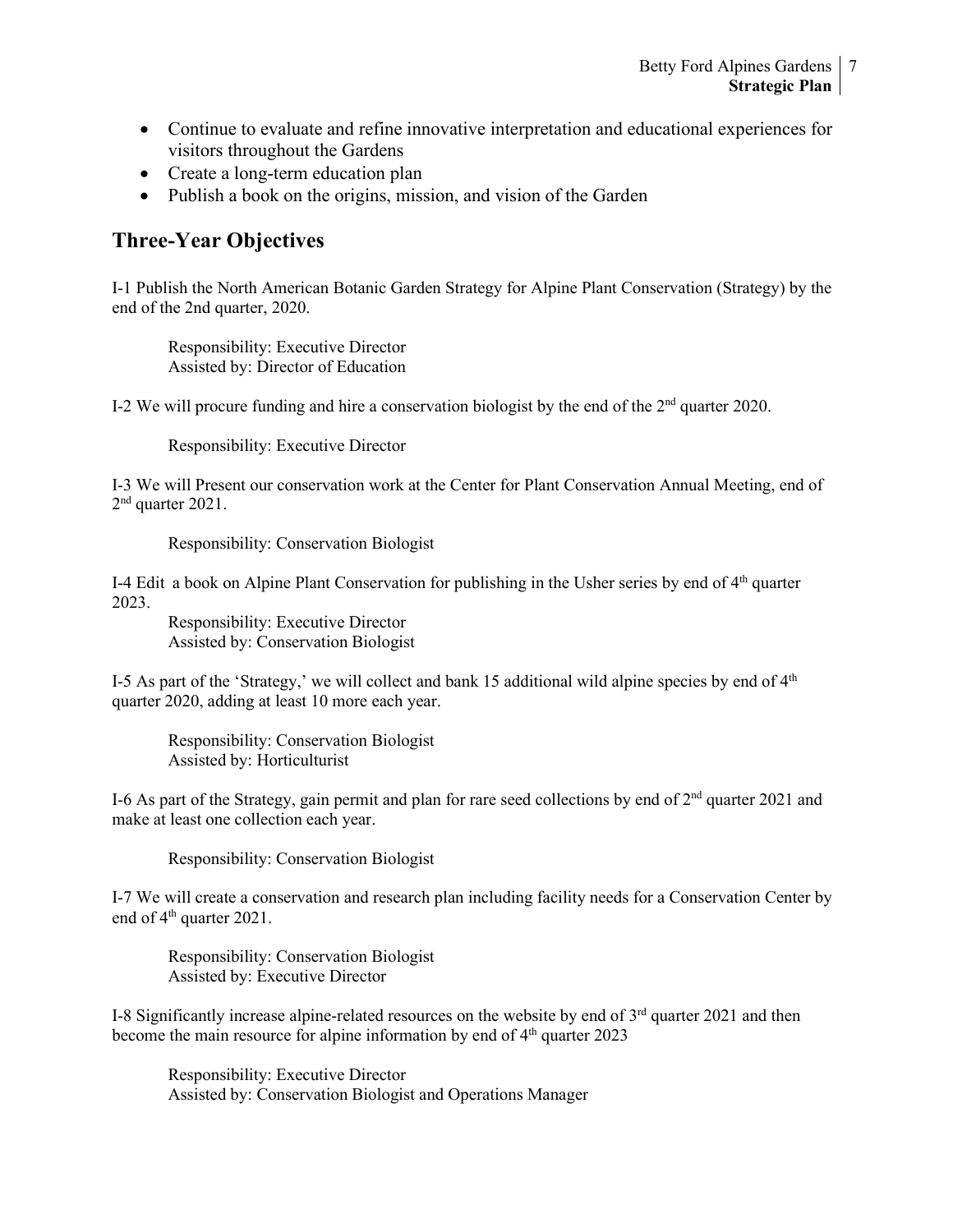I-9 Create a long-term education plan by the end of  $1<sup>st</sup>$  quarter 2021.

Responsibility: Education Director

I-10 Make the rooftop deck into a family multi-use classroom by end of 2nd quarter 2021.

Responsibility: Executive Director Assisted by: Education Director

1-11. Create a plan for redevelopment and expansion of the Children's' Garden by end of  $2<sup>nd</sup>$  quarter 2021.

Responsibility: Education Director Assisted by: Executive Director

## **Goal II. GROW**

## **Present inspiring displays of alpine plants at Betty Ford Alpine Gardens in Ford Park and develop additional public sites to expand our living collections and conservation efforts.**

### *Strategies:*

Continuously improve Betty Ford Alpine Gardens as a professionally curated garden with the most diverse and most aesthetic displays of alpine and mountain plants in the world. The space in Ford Park currently allocated to BFAG. This impedes our ability to showcase a greater diversity of plants and educate the public about mountain habitats. To overcome this space limitation, we will explore the expansion of our gardens in Ford Park and develop additional sites or gardens that enhance our conservation efforts and diversify our collections.

## *Priorities:*

- Develop our Nationally Accredited Plant Collection of "Colorado Alpine Plants" to the highest curatorial standards
- Create and implement a new comprehensive Living Collections Policy
- Create and implement a new state-of-the-art Plant Collections Policy
- Renovate selected gardens at BFAG every year
- Study the feasibility of expanding our gardens in Ford Park which will require new resources
- Ensure excellence of our gardens and collections through a peer review process
- Evaluate new satellite sites that expand our conservation and science efforts and public reach
- Develop a plant propagation plan and expand our plant propagation program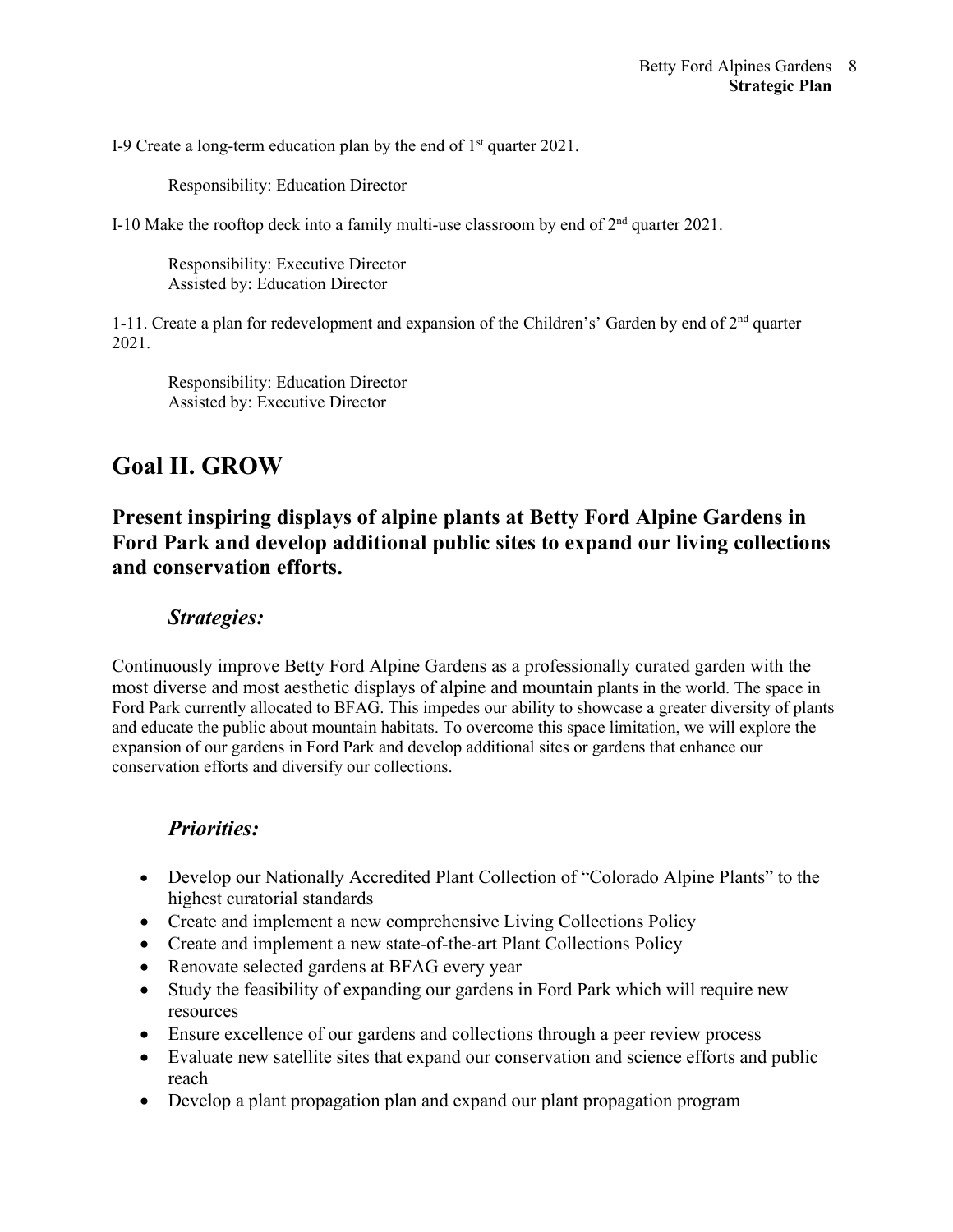### **Three-Year Objectives**

II-1 Evaluate the Nationally Accredited Plant Collection "Alpines of Colorado" and create a detailed development plan by end of 3rd quarter 2020.

Responsibility: Curator

II- 2 Invite a team of third-party peer reviewers to visit the Gardens and write a report by end of  $3<sup>rd</sup>$ quarter 2020.

Responsibility: Curator

II-3 Create a written plan for garden renovation and budget for it by end of 3<sup>rd</sup> quarter 2020.

Responsibility: Curator

II-4 Renovate Mountain Perennial Pond and Caucasus Garden by end of 4<sup>th</sup> quarter 2020.

Responsibility: Curator Assisted by: Horticulturist

II-5 Write a new Living Collections Policy by end of  $4<sup>th</sup>$  quarter 2020.

Responsibility: Curator

II-6 Create a plan for potential garden additions in Ford Park by end of  $4<sup>th</sup>$  quarter 2020.

Responsibility: Curator Assisted by: Executive Director

II-7 Write a propagation plan to assess the requirements for an internal propagation program and assess the additional needs for a site to work on propagation protocols by end of  $3<sup>rd</sup>$  quarter 2021.

Responsibility: Horticulturist

II-8 Add additional propagation facilities by end of  $4<sup>th</sup>$  quarter 2021.

Responsibility: Horticulturist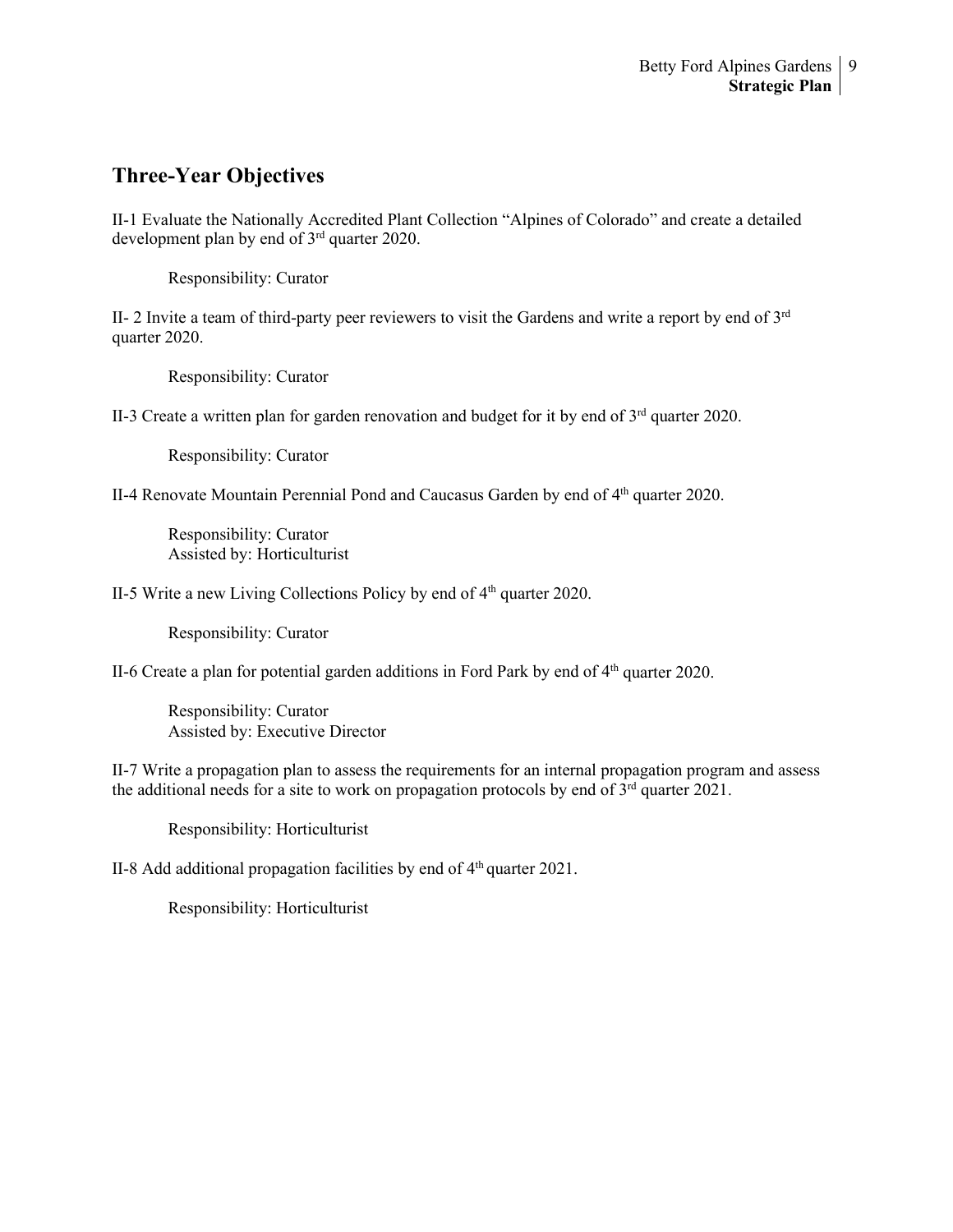## **Goal III. SUSTAIN**

## **We will build our organizational excellence to have all the financial, board, staff, and volunteer resources needed to meet our mission and vision.**

### *Strategies:*

To build and sustain BFAG as a major conservation, scientific, and educational institution we must expand our revenue sources and continuously expand our capacity to meet our needs and aspirations.

## *Priorities:*

- Build the endowment to at least \$3 million to meet the Liebhaber Fritch Challenge
- Enhance our prominence by showcasing our name on the Education Building
- Substantially increase the support from the Town of Vail to provide the on-going maintenance of BFAG in Ford Park as a key town amenity
- Triple the number of \$10,000 annual donors to provide a key base of financial sustainability
- Create a new gift shop strategy to improve its net revenue
- Explore seasonal food service to Ford Park
- Explore potential for focused, fee-based landscape services for both net income and conservation/educational potential
- Study potential for earned revenue through admissions
- Regularly review best practices for board effectiveness
- Increase the horticulture staff, including interns, as garden areas expand
- Expand the number and hours provided by volunteers with a focus on the docent program
- Rebuild the website to reflect a world-class botanical institution

## **Three-Year Objectives**

III-1 Rebuild website by end of  $2<sup>nd</sup>$  quarter 2020

Responsibility: Operations Manager

III-2 Write a detailed fundraising plan for 2020 including a case statement for giving by end of  $2<sup>nd</sup>$  quarter 2020.

Responsibility: Director of Development

III-3 Continue to promote planned giving and develop a legacy society by end of 2nd quarter 2021.

Responsibility: Director of Development Assisted by: Executive Director